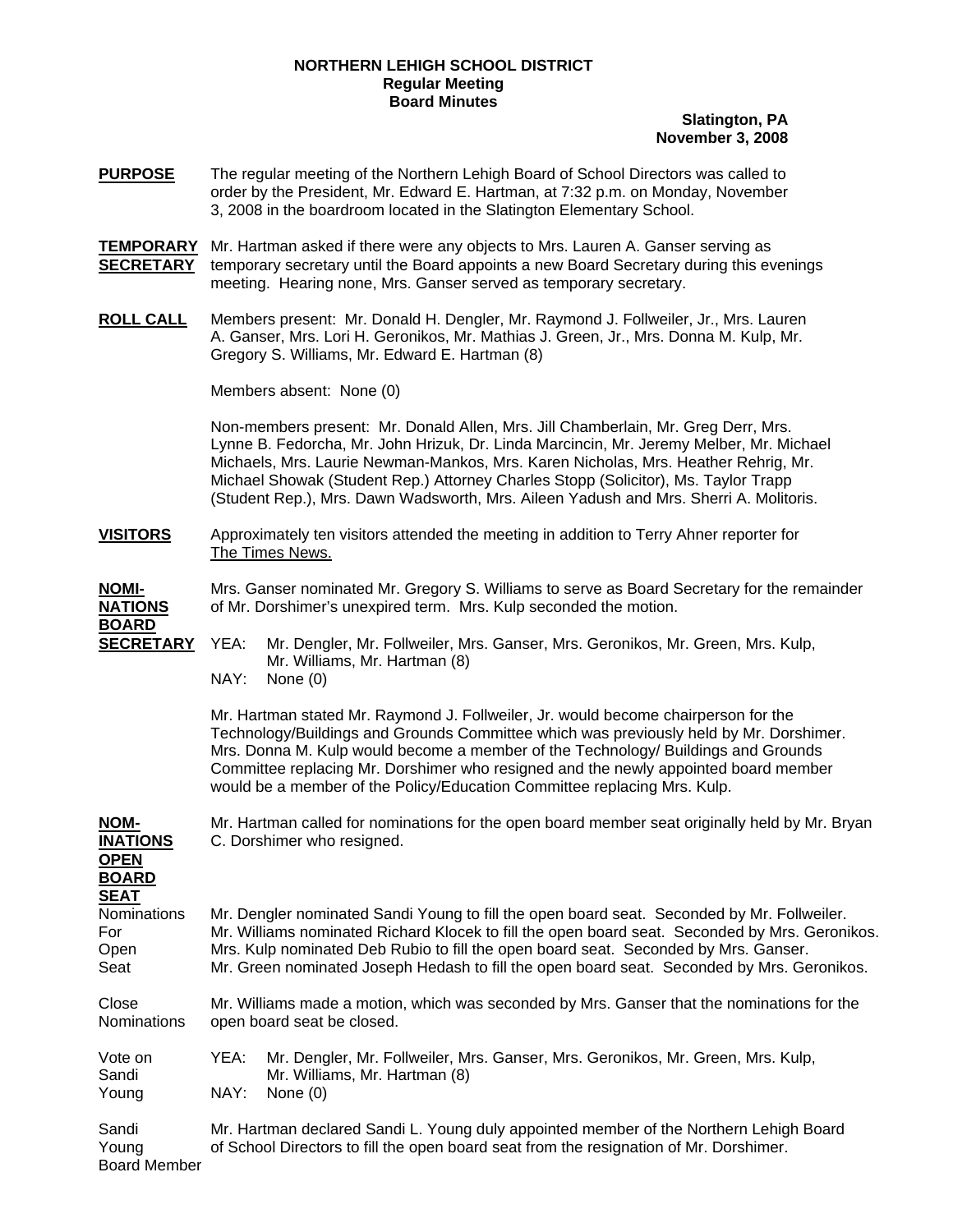#### **APPROVE** Mr. Dengler made a motion, which was seconded by Mr. Follweiler, that the minutes **MINUTES** of the regular school board meetings held on October 6, 2008 and October 13, 2008 be approved and ordered filed.

- YEA: Mr. Dengler, Mr. Follweiler, Mrs. Ganser, Mrs. Geronikos, Mr. Green, Mrs. Kulp, Mr. Williams, Mr. Hartman (8)
- NAY: None (0)

**SPECIAL** Carbon Lehigh Intermediate Unit – Mr. Green made a motion to appoint Mr. Donald H. **BOARD** Dengler as Northern Lehigh School District Board Representative on the Carbon Lehigh **REPORTS** Intermediate Unit Board of Directors, replacing Mr. Bryan C. Dorshimer who resigned from the Northern Lehigh School District Board of Directors effective October 13, 2008. Mr. Follweiler seconded the motion.

- YEA: Mr. Dengler, Mr. Follweiler, Mrs. Ganser, Mrs. Geronikos, Mr. Green, Mrs. Kulp, Mr. Williams, Mr. Hartman (8)
- NAY: None (0)

Lehigh Career and Technical Institute - Mrs. Lori H. Geronikos reported that LCTI has begun discussion of budget and budget cuts for the 2009-2010 school year.

Lehigh Carbon Community College – Mr. Mathias J. Green, Jr. reported that the Governor has run out of money and that they may not get all the money they were promised. He further reported on the recent Foundation dance fundraiser to raise money for LCCC student scholarship. They again raised a considerable amount of money.

# Committee Reports and/or Meetings

Minutes of the Policy Committee meeting held on October 15, 2008 was distributed.

#### Student Representatives to the Board Report

 Mr. Michael Showak and Mrs. Taylor Trapp distributed their written student representative report and verbally reported on its contents.

 Solicitor's Report – Attorney Charles Stopp reported on the legislature that was passed on the new open records law that will become effective in January 2009. He reminded the board that there are some duties that have to be done before this new legislature goes into place.

 Federal and Other Programs Update - Mrs. Lynne B. Fedorcha distributed 3 documents which are a part of the strategic plan and verbally reported on them. She distributed teacher induction, student services and professional education all in final draft. She further stated that she will distribute additional documents that are part of the plan at the next board meeting. The policy committee meeting scheduled for November will be devoted to the strategic plan. Final board approval of the strategic plan will be at the second board meeting in December.

Business Manager's Report – Mr. Jeremy G. Melber stated that he received the TSA plan documentation from the TSA Consultant. He further stated that the plan documentation states that the board will need to appoint a trustee and their recommendation is to use the board secretary.

Superintendent's Report – Mr. Michael W. Michaels

Mr. Michaels recognized Mrs. Fedorcha and the building principals for their excellent work in attaining AYP for another year. He will hand out the Keystones at the next board meeting.

Mr. Michaels introduced Mr. Derr who briefly gave an overview on Provident Energy. He then introduced Mike Lang from Provident Energy who talked about his firm and how they can help the district with current rising energy costs and the energy cap that will be lifted in 2010.

Mr. Hartman stated that the board was in executive session prior to tonight's meeting to discuss personnel issues.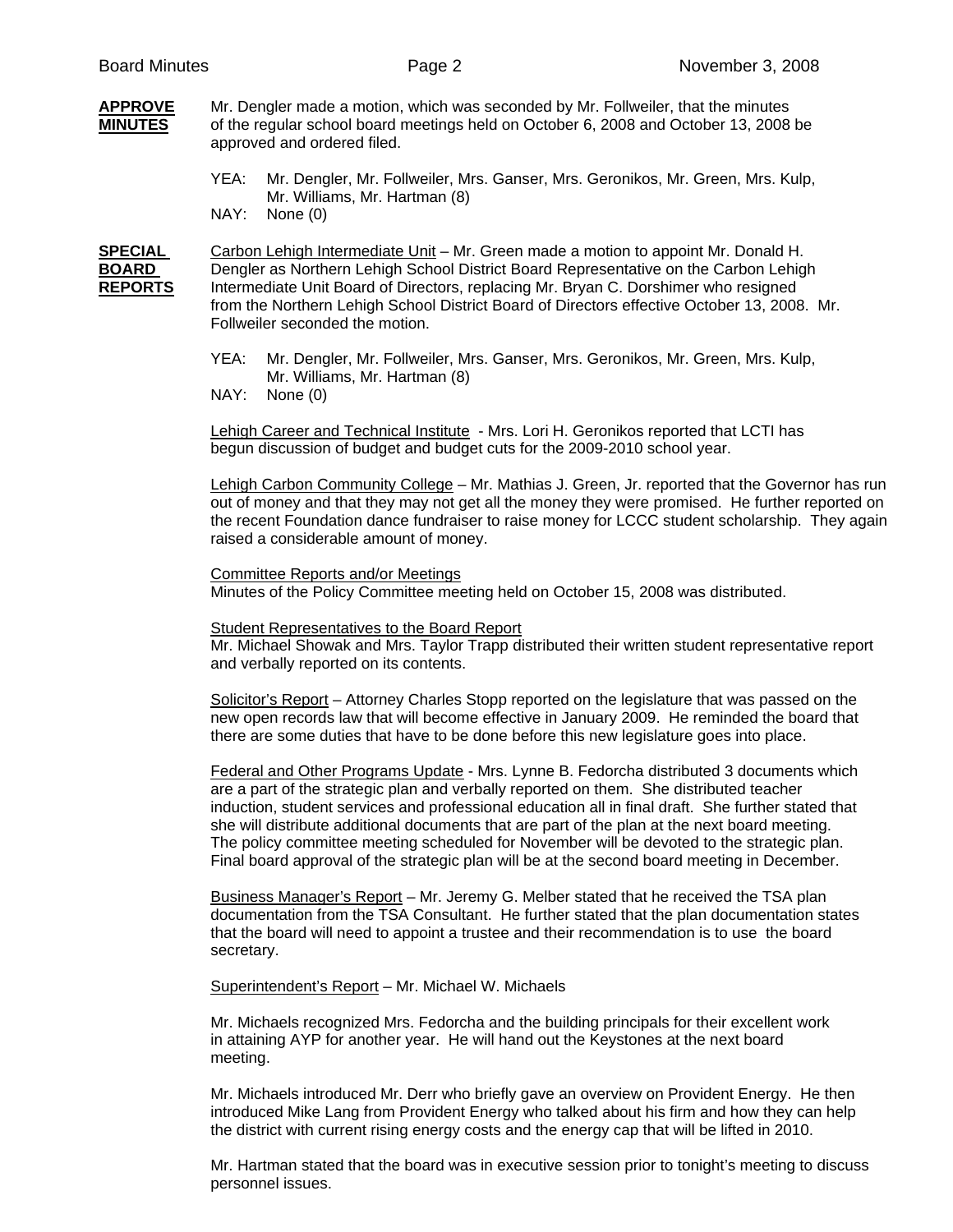| <b>PERSONNEL</b>                                                                               | Mr. Follweiler made a motion, which was seconded by Mrs. Geronikos, that the Board of<br>Education approves the following personnel items:                                                                                                                                                                                                                                 |                                                                                                                                                                                                                                                                        |  |  |  |
|------------------------------------------------------------------------------------------------|----------------------------------------------------------------------------------------------------------------------------------------------------------------------------------------------------------------------------------------------------------------------------------------------------------------------------------------------------------------------------|------------------------------------------------------------------------------------------------------------------------------------------------------------------------------------------------------------------------------------------------------------------------|--|--|--|
| Resignation/<br>Retirement<br>K. Reese                                                         | Accept the resignation of Kathleen Reese from her position as Office Aide at Peters<br>Elementary effective November 3, 2008. Mrs. Reese has accepted the position as High<br>School Guidance Office Secretary effective November 4, 2008.                                                                                                                                 |                                                                                                                                                                                                                                                                        |  |  |  |
| J. Dye                                                                                         | Accept the resignation of Jonell Dye from her position as Personal Care Assistant at<br>Peters Elementary, effective October 24, 2008.                                                                                                                                                                                                                                     |                                                                                                                                                                                                                                                                        |  |  |  |
| Appointments<br>Non-<br>Instructional                                                          | Kathy Reese*<br>Assignment:<br>Salary:<br><b>Effective Date:</b><br>*60 Day probationary period ending January 2, 2009                                                                                                                                                                                                                                                     | High School Guidance Office Secretary, replacing<br>Susan Dorshimer who retired<br>\$30,548 (Level I on the 2008-2009 Clerical Salary Schedule)<br>November 4, 2008                                                                                                    |  |  |  |
| Game<br>Worker<br>2008-2009                                                                    | Approve the following person as Game Workers for the 2008-2009 school year. Game<br>Workers consist of ticket sellers and takers, game announcers, scoreboard operators,<br>timers, field judges, scorekeepers. Rate of pay is consistent with the rates approved on<br>the 2008-2009 Supplementary Personnel Salary Schedule.                                             |                                                                                                                                                                                                                                                                        |  |  |  |
|                                                                                                | <b>Robert Sutjak</b>                                                                                                                                                                                                                                                                                                                                                       |                                                                                                                                                                                                                                                                        |  |  |  |
| Co-Curricular<br>Volunteers<br>2008-2009                                                       | Lauren Raby*<br>*Pending Verification of Clearances                                                                                                                                                                                                                                                                                                                        | Assistant Girls Basketball Coach                                                                                                                                                                                                                                       |  |  |  |
| <b>PSSA Excel</b><br><b>English Class</b><br>R. Evans                                          | Approve to appoint Renee Evans to teach the PSSA Excel English class in the senior<br>high school. Beginning in January 2009 she will teach ten sessions of English<br>scheduled from 2:35 p.m. to 3:35 p.m. She will be compensated two hours for each<br>session taught at a rate of \$20.00 per hour. Funding for this program will be paid for<br>through Project 720. |                                                                                                                                                                                                                                                                        |  |  |  |
| <b>PSSA Excel</b><br>Math Class<br>Mathematics J. Wasilkowski<br>hours for each<br>be paid for | Approve to appoint Joann Wasilkowski to teach the PSSA Excel Mathematics class in the<br>senior high school. Beginning in January 2009 she will teach ten sessions of<br>scheduled from 2:35 p.m. to 3:35 p.m. She will be compensated two<br>session taught at a rate of \$20.00 per hour. Funding for this program will<br>through Project 720.                          |                                                                                                                                                                                                                                                                        |  |  |  |
| Unpaid<br>unpaid                                                                               |                                                                                                                                                                                                                                                                                                                                                                            | Approve the request of Patrice Mayberry, Peters Elementary Title I Aide, to take an                                                                                                                                                                                    |  |  |  |
| Leave of<br>Absence                                                                            |                                                                                                                                                                                                                                                                                                                                                                            | medical leave beginning September 29, 2008 until released from her doctor. Upon<br>release from her doctor, Mrs. Mayberry plans to return to her current Title I Aide position.                                                                                        |  |  |  |
| Substitute<br>Monitors<br>Detention<br>Monitor                                                 |                                                                                                                                                                                                                                                                                                                                                                            | Approve to appoint the following list of people as Substitute Secondary Detention                                                                                                                                                                                      |  |  |  |
|                                                                                                | for the senior high school for the 2008-2009 school year. Work will be on an as needed<br>basis and compensation will be at a salary of \$20.00 per hour worked.                                                                                                                                                                                                           |                                                                                                                                                                                                                                                                        |  |  |  |
|                                                                                                | <b>Renee Evans</b><br>Kelly Follweiler<br>Michael Lehtonen<br>Candice Longworth<br><b>Jasmine Suarez</b>                                                                                                                                                                                                                                                                   |                                                                                                                                                                                                                                                                        |  |  |  |
| Unpaid<br>Volunteers                                                                           | Felicia Thomas, Amber Williams* and Kathy Yelinek.<br>*Pending Verification of Clearances                                                                                                                                                                                                                                                                                  | Approve the following unpaid volunteer aides in the Peters Elementary School for the<br>2008-2009 school year: Robin Blocker, Lisa Bomgardner, Lori-Beth Guelcher, Corinne<br>Hoffman, Shelly Long, Stacey Olewine*, Dana Schaeffer, JoAnne Sipos, Billie Jo Sollars*, |  |  |  |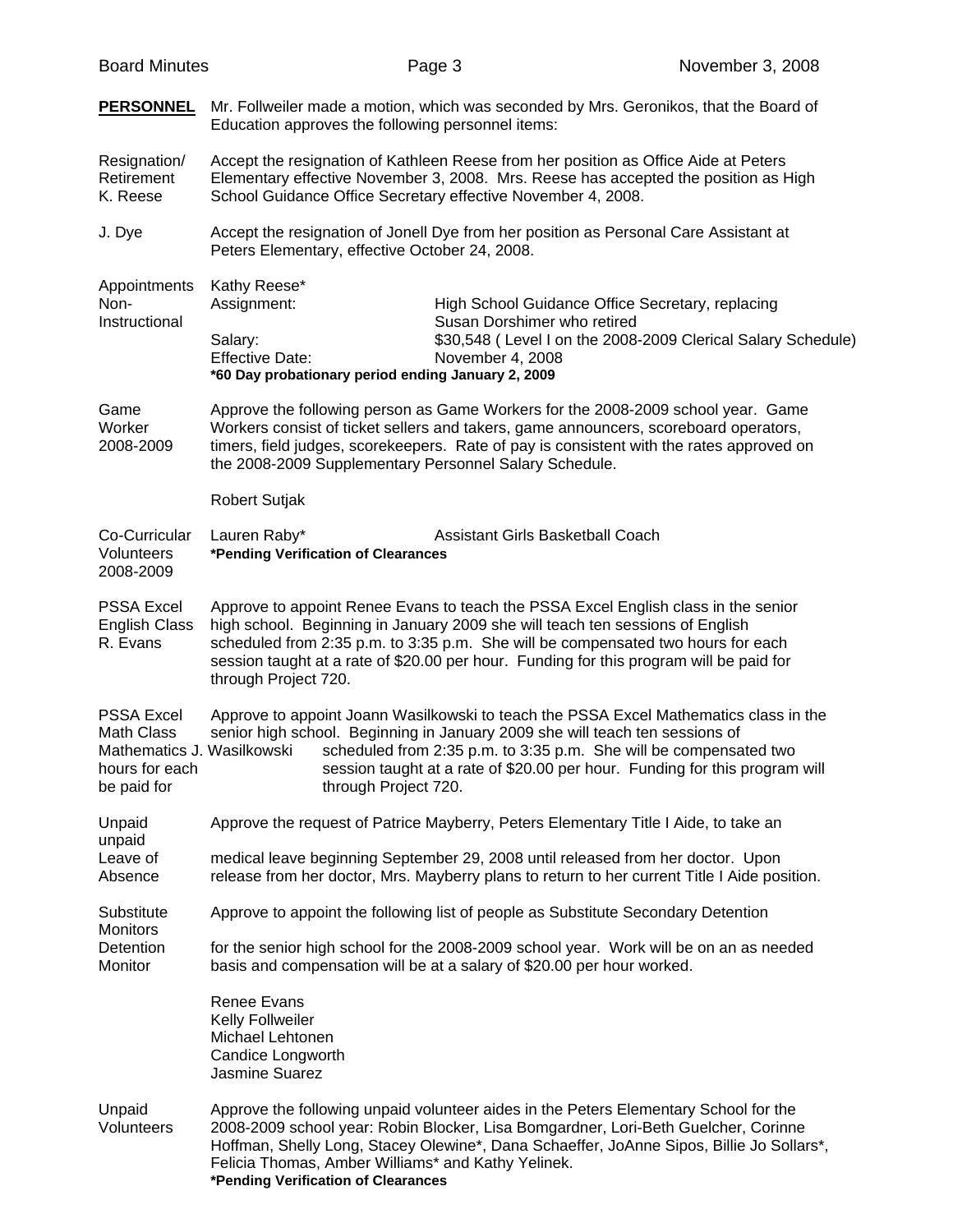|  | <b>PERSONNEL</b> |  |  |
|--|------------------|--|--|
|  |                  |  |  |

| <b>PERSONNEL</b><br>(cont.)     |                                                                                                                                                                                                                                                                                                                                                   |  |  |  |  |
|---------------------------------|---------------------------------------------------------------------------------------------------------------------------------------------------------------------------------------------------------------------------------------------------------------------------------------------------------------------------------------------------|--|--|--|--|
| Substitute-<br>Instructional    | Approve the following substitute teacher for the 2008-2009 school year at the 2008-2009<br>substitute teacher rates as approved on the Supplementary Personnel Salary Schedule:                                                                                                                                                                   |  |  |  |  |
|                                 | Eveline Roberts - CLIU Guest Teacher<br>*Pending Verification of Clearances                                                                                                                                                                                                                                                                       |  |  |  |  |
| Non-<br>Instructional<br>Salary | Approve the following individual as a substitute cafeteria worker for the 2008-2009 school<br>year at the 2008-2009 substitute rate as approved on the Supplementary Personnel<br>Schedule:                                                                                                                                                       |  |  |  |  |
|                                 | Dawn Martinez*<br>*Pending Verification of Clearances                                                                                                                                                                                                                                                                                             |  |  |  |  |
|                                 | Approve the following individual as a substitute aide and/or secretaries for the 2008-2009<br>school year at the 2008-2009 substitute rate as approved on the Supplementary<br>Personnel Salary Schedule:                                                                                                                                         |  |  |  |  |
|                                 | Dawn Martinez*<br>*Pending Verification of Clearances                                                                                                                                                                                                                                                                                             |  |  |  |  |
|                                 | YEA:<br>Mr. Dengler, Mr. Follweiler, Mrs. Ganser, Mrs. Geronikos, Mr. Green, Mrs. Kulp,<br>Mr. Williams, Mr. Hartman (8)<br>NAY:<br>None $(0)$                                                                                                                                                                                                    |  |  |  |  |
| <b>CONFER-</b><br><b>ENCES</b>  | Mr. Dengler made a motion, which was seconded by Mr. Follweiler, that the Board of<br>Education approves the following conference items:                                                                                                                                                                                                          |  |  |  |  |
|                                 | Theresa Cinicola - Pennsylvania Science Teachers Association 2008 Convention: Science<br>Revealing the Future- December 4 & 5, 2008 - Hershey Lodge, Hershey, PA -<br>\$95.00, Lodging: \$124.00, Meals: \$30.00 - Total Approximate Cost:<br>Registration:<br>\$249.00 - Funding: High School Curriculum and Instruction Budget                  |  |  |  |  |
|                                 | Christine Leslie - Pennsylvania Science Teachers Association 2008 Convention: Science<br>Revealing the Future- December 4 & 5, 2008 - Hershey Lodge, Hershey, PA -<br>\$95.00, Lodging: \$124.00, Meals: \$30.00, Travel: \$49.80 - Total<br>Registration:<br>Approximate Cost: \$298.80 - Funding: High School Curriculum and Instruction Budget |  |  |  |  |
|                                 | Julie Everett - Pennsylvania Science Teachers Association 2008 Convention: Science<br>Revealing the Future– December 4 & 5, 2008 – Hershey Lodge, Hershey, PA –<br>\$95.00, Lodging: \$124.00, Meals: \$30.00 - Total Approximate Cost:<br>Registration:<br>\$249.00 - Funding: High School Curriculum and Instruction Budget                     |  |  |  |  |
|                                 | YEA:<br>Mr. Dengler, Mr. Follweiler, Mrs. Ganser, Mrs. Geronikos, Mr. Green, Mrs. Kulp,<br>Mr. Williams, Mr. Hartman (8)<br>NAY:<br>None $(0)$                                                                                                                                                                                                    |  |  |  |  |
| <b>POLICY</b>                   | Mrs. Ganser made a motion, which was seconded by Mr. Williams, that the Board of<br>Education approves the following policy items:                                                                                                                                                                                                                |  |  |  |  |
|                                 |                                                                                                                                                                                                                                                                                                                                                   |  |  |  |  |

Board Policy Approve school board policy #140.1 – Programs – Extracurricular Participate By First Reading Charter/Cyber Charter Students, as presented after first reading.

> Approve school board policy #249 – Pupils – Bullying/Harassment, as presented after first reading.

Approve school board policy #334 – Administrative Employees – Sick Leave Supplemental Discipline Records, as presented after first reading.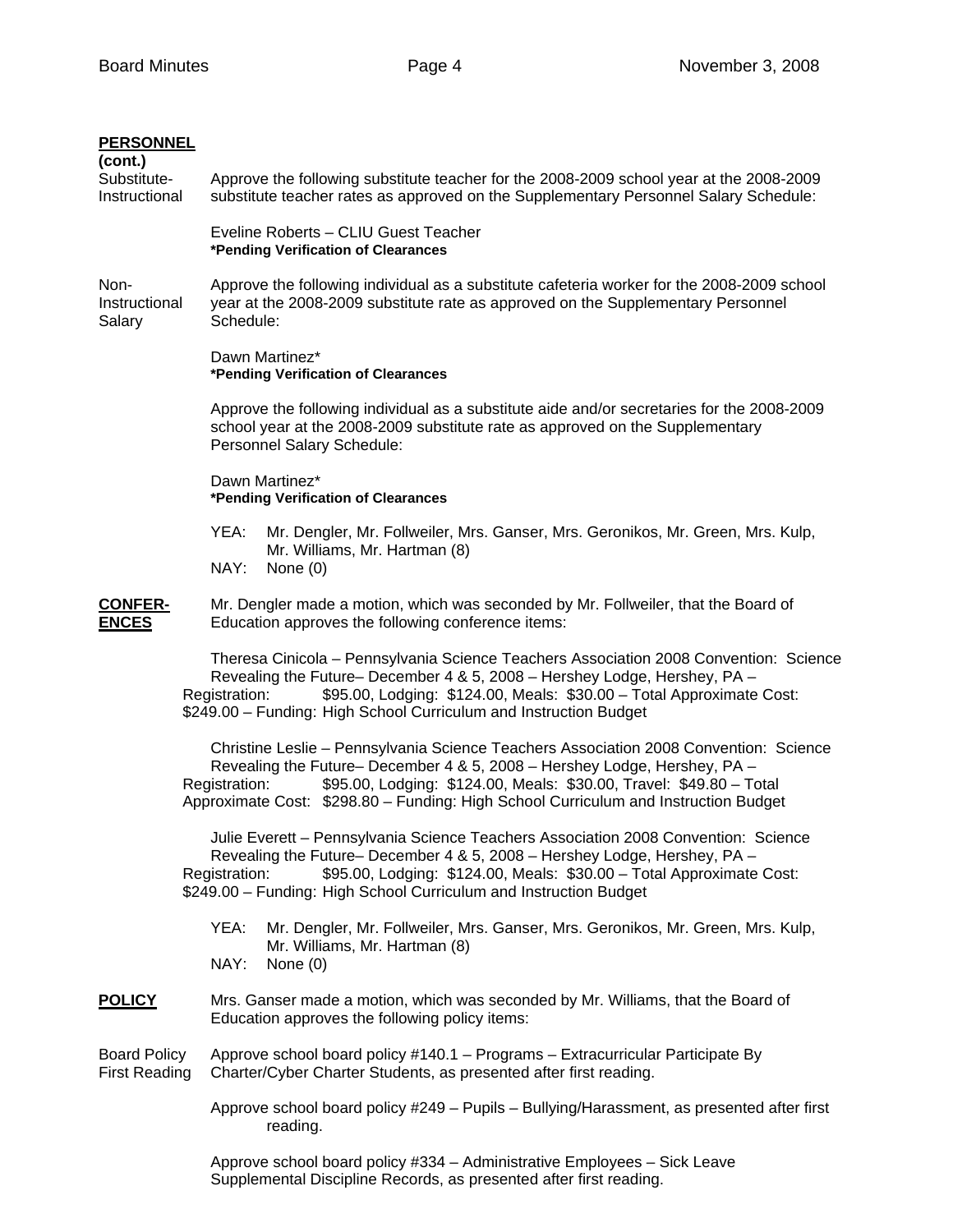**POLICY** Approve school board policy #414 – Professional Employees – Physical Examination – **(cont.)** Supplemental Discipline Records, as presented after first reading. Approve school board policy #434 – Professional Employees – Sick Leave, as presented after first reading. Approve school board policy #534 – Non-Professional Employees – Sick Leave, as presented after first reading. Approve school board policy #810.1 – Operations – Drug/Alcohol Testing – Covered Drivers, as presented after first reading. Approve school board policy #810.2 – Operations – Drug/Alcohol Testing – Covered Drivers, as presented after first reading. Slatington Approve the request of the Slatington Elementary administration to create a Tech Wizards Elementary Club in the Slatington Elementary School. This club will provide students with the Elub Clementary<br>Tech Wizards opportunity for hands-on training on the uses of emerging technologies. The club opportunity for hands-on training on the uses of emerging technologies. The club will meet from 3:00 p.m. to 4:30 p.m. There will be no cost to the district to conduct this club. Homebound It is recommended that the Board of Education grant homebound instruction for a  $12<sup>th</sup>$ Instruction grade student, Student No. 0958500, for five hours per week, effective on or about February 17, 2009 and continuing until approximately March 17, 2009. It is recommended that the Board of Education grant homebound instruction for an 11<sup>th</sup> grade student, Student No. 1012600, for five hours per week, effective October 13, 2008 and continuing until approximately January 13, 2009. It is recommended that the Board of Education grant homebound instruction for an  $11<sup>th</sup>$ grade student, Student No. 1005340, for five hours per week, effective on or about October 21, 2008 and continuing until approximately December 2, 2008. It is recommended that the Board of Education grant homebound instruction for a  $12<sup>m</sup>$ grade student, Student No. 0990019, for five hours per week, effective on or about December 10, 2008 and continuing until approximately January 21, 2009. General Approve editorial changes to the General Criteria and Guidelines for the Northern Lehigh Criteria Ring Athletic Ring of Honor as presented. (Attachment #14) Of Honor YEA: Mr. Dengler, Mr. Follweiler, Mrs. Ganser, Mrs. Geronikos, Mr. Green, Mrs. Kulp, Mr. Williams, Mr. Hartman (8) NAY: None (0) **CURRIC-** Mr. Dengler made a motion, which was seconded by Mr. Follweiler, that the Board of **ULUM AND** Education approves the following curriculum and instruction item: **INSTRUC-TION** Agreement Approve to authorize proper officials to execute an agreement between the Northern CLIU Special Lehigh School District and the Carbon Lehigh Intermediate Unit #21 to provide Education special education services for the 2008-2009 school year. **Services**  YEA: Mr. Dengler, Mr. Follweiler, Mrs. Ganser, Mrs. Geronikos, Mr. Green, Mrs. Kulp, Mr. Williams, Mr. Hartman (8) NAY: None (0) **OLD** Mr. Hartman stated that all of education lost a good friend when Senator James Rhoades was **BUSINESS** unfortunately departed from this earth on October 18, 2008. Senator Rhoades was a leader in education in this state and for us in this area. He did more for children then anyone in this state

realizes and he always put the needs of all students first.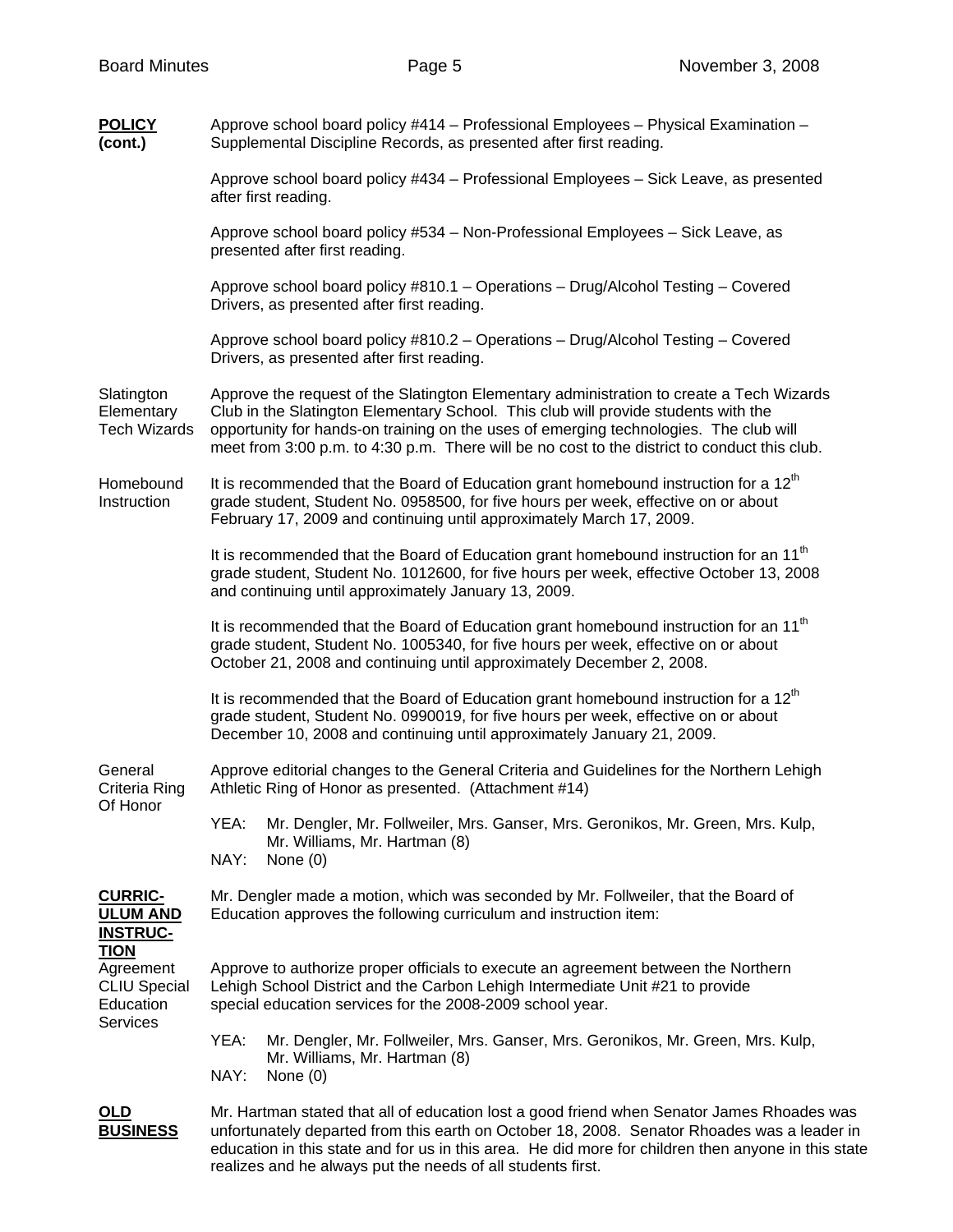| <b>NEW</b><br><b>BUSINESS</b>                            | Mr. Williams made a motion, which was seconded by Mrs. Kulp, that the Board of Education<br>approves the following new business item:                                                                                                                |  |  |  |  |  |
|----------------------------------------------------------|------------------------------------------------------------------------------------------------------------------------------------------------------------------------------------------------------------------------------------------------------|--|--|--|--|--|
| Licensed<br><b>Health Room</b><br>Attendant<br>Agreement | Approve a four year Memorandum of Understanding Agreement with the Licensed Health<br>Room Attendants effective July 1, 2008. There are currently 3 Health Room Attendants<br>covered under this agreement. (Attachment)                             |  |  |  |  |  |
|                                                          | YEA:<br>Mr. Dengler, Mr. Follweiler, Mrs. Ganser, Mrs. Geronikos, Mr. Green, Mrs. Kulp,<br>Mr. Williams, Mr. Hartman (8)<br>NAY:<br>None $(0)$                                                                                                       |  |  |  |  |  |
| <b>FINANCIAL</b>                                         | Mrs. Ganser made a motion, which was seconded by Mrs. Geronikos, that the Board of<br>Education approves the following financial item:                                                                                                               |  |  |  |  |  |
| Abatements/<br>Exonerations                              | Approve abatement/exoneration requests of per capita taxes, for the residents that fall<br>within the guidelines, as presented.                                                                                                                      |  |  |  |  |  |
|                                                          | Mr. Dengler, Mr. Follweiler, Mrs. Ganser, Mrs. Geronikos, Mr. Green, Mrs. Kulp,<br>YEA:<br>Mr. Williams, Mr. Hartman (8)<br>NAY:<br>None $(0)$                                                                                                       |  |  |  |  |  |
| <b>LEGAL</b>                                             | Mr. Follweiler made a motion, which was seconded by Mrs. Ganser, that the Board of<br>Education open for discussion the following legal item:                                                                                                        |  |  |  |  |  |
|                                                          | Discussion of Tax Claim Return Resolutions                                                                                                                                                                                                           |  |  |  |  |  |
|                                                          | Attorney Stopp stated when the new contract comes up for Portnoff the district may want to insert<br>provisions that should Lehigh County decide to impose the 5% fee, the district has an opt out or<br>some other remedy with respect to Portnoff. |  |  |  |  |  |
| Motion<br>Portnoff<br><b>Resolutions</b>                 | Mr. Williams made a motion, which was seconded by Mrs. Ganser, that the Board of Education<br>approve two resolutions for Collection of Delinquent Real Estate Taxes by Portnoff Law Offices with<br>a bond amount of \$5,000.00. (Attachment)       |  |  |  |  |  |
|                                                          | YEA:<br>Mr. Dengler, Mr. Follweiler, Mrs. Ganser, Mrs. Geronikos, Mr. Green, Mrs. Kulp,<br>Mr. Williams, Mr. Hartman (8)<br>NAY:<br>None $(0)$                                                                                                       |  |  |  |  |  |
| <b>INFOR-</b><br><b>MATION</b>                           | Minutes of the Lehigh Career & Technical Institute Joint Operating Committee meeting held<br>on September 24, 2008 and the LCTI Director's Report for October 2008 were distributed.                                                                 |  |  |  |  |  |
|                                                          | Minutes of the Carbon Lehigh Intermediate Unit 21 Board of Directors meeting held on<br>September 15, 2008 was distributed.                                                                                                                          |  |  |  |  |  |
| <b>RECOG-</b><br><b>NITION OF</b><br><b>GUESTS</b>       | Edward Ziegler - Slatington Borough asked what was happening with the Herman P. Snyder<br>Science Lab. Mr. Ziegler asked for a moment of silence for Senator Rhoades.                                                                                |  |  |  |  |  |
|                                                          | Sandi Young – Washington Township invited everyone to the pep rally being held this<br>week at Slatington Elementary School for the 105 lb. football team who will be playing<br>in the championship game on Saturday.                               |  |  |  |  |  |
|                                                          | Dr. Marcincin thanked Mr. Follweiler for coming to the Halloween parade and dressing<br>as a lion and leading the parade.                                                                                                                            |  |  |  |  |  |
|                                                          | A moment of silence was held for Senator Rhoades.                                                                                                                                                                                                    |  |  |  |  |  |